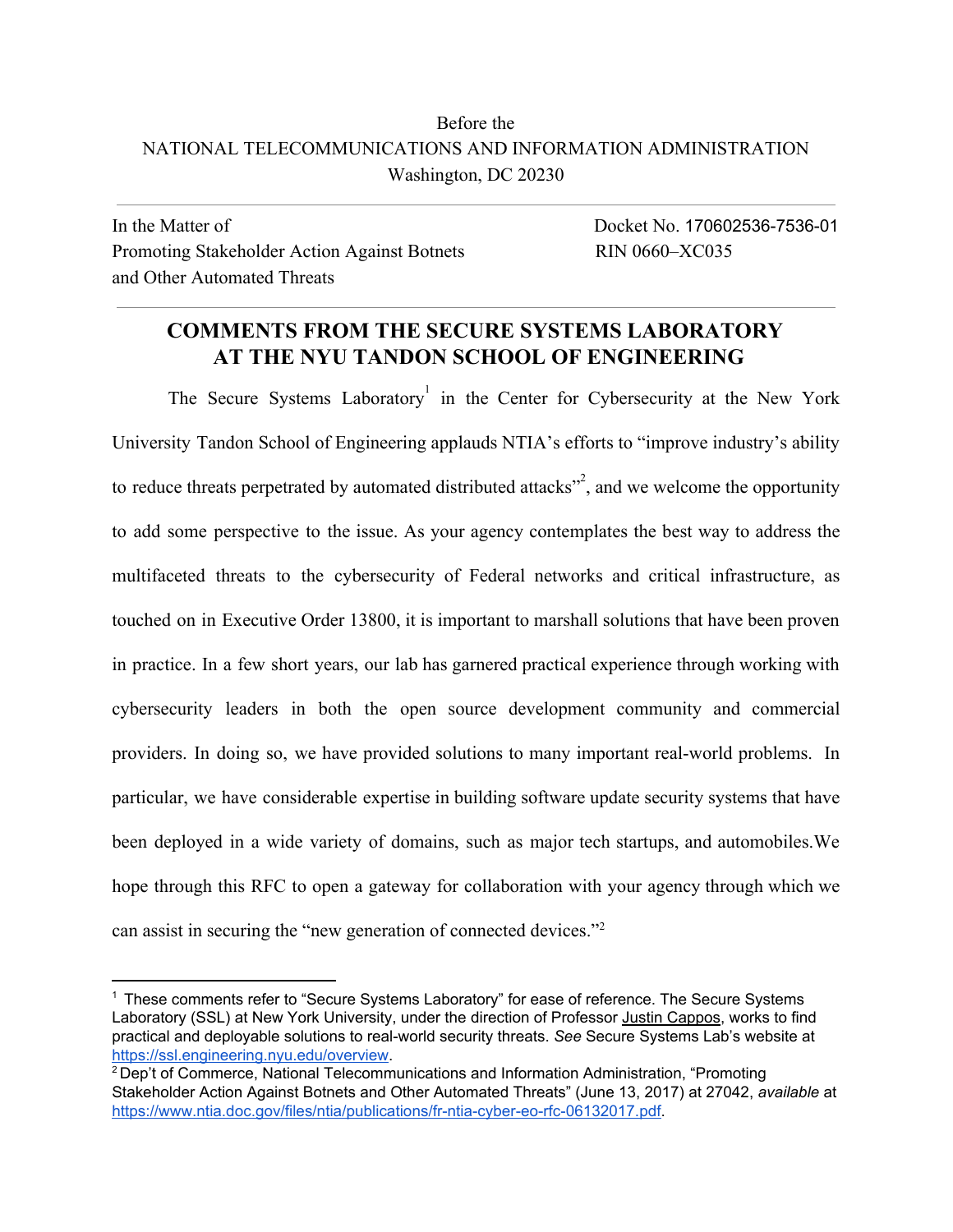#### **A HYPOTHETICAL CYBERATTACK THROUGH IoT**

**It's 4th of July, 2018.** In Washington DC, as every where else in the U.S., people are feeling festive. Families are waiting patiently for the fireworks to light up the sky. However, elsewhere in the city, at the ER of one of largest hospitals in America, doctors and nurses were frantically dealing with a string of unusual number of cases. Patients were thrashing about with explained seizures, losing consciousness due to internal bleeding, hallucinating images of non-existent people, turning blue, and slipping into comas. In only a matter of minutes all these patients would die. Tracing back the cause of all these conditions occurring at once yielded one common source - an overdose of medicines<sup>3</sup>. After closer inspect, the IT department of the hospital confirmed that an automated medical supply system used to automatically dispense medication had malfunctioned due to a piece of malware that had been downloaded and signed as a regular update. The malware converted the individual dosing into functional bots in a botnet in a hacking scheme masterminded by a rogue nation. The scheme was to inject deadly amounts and combinations of medicines into the maximum number of patients in the shortest amount of time.

While such a scenario is, currently, only a work of fiction, we fear that such a scenario is more probable than it might appear to be. Cisco estimates 6 IoT devices per person will be in use by 2020<sup>4</sup> and with the success of organizations like openwireless.org that promote ubiquitous wireless connectivity<sup>5</sup>, it won't be long before we are ushered into a world where everything

<sup>3</sup>*See* "Symptoms of Drug Overdose" available at

<https://www.betterhealth.vic.gov.au/health/healthyliving/drug-overdose>.

<sup>4</sup> *See* Cisco, "The Internet of Things: How the Next Evolution of the Internet Is Changing Everything" on Page 3, available at

[http://www.cisco.com/c/dam/en\\_us/about/ac79/docs/innov/IoT\\_IBSG\\_0411FINAL.pdf](http://www.cisco.com/c/dam/en_us/about/ac79/docs/innov/IoT_IBSG_0411FINAL.pdf).

<sup>5</sup> *See* "What is Open Wireless Movement", available at, [https://openwireless.org/.](https://openwireless.org/)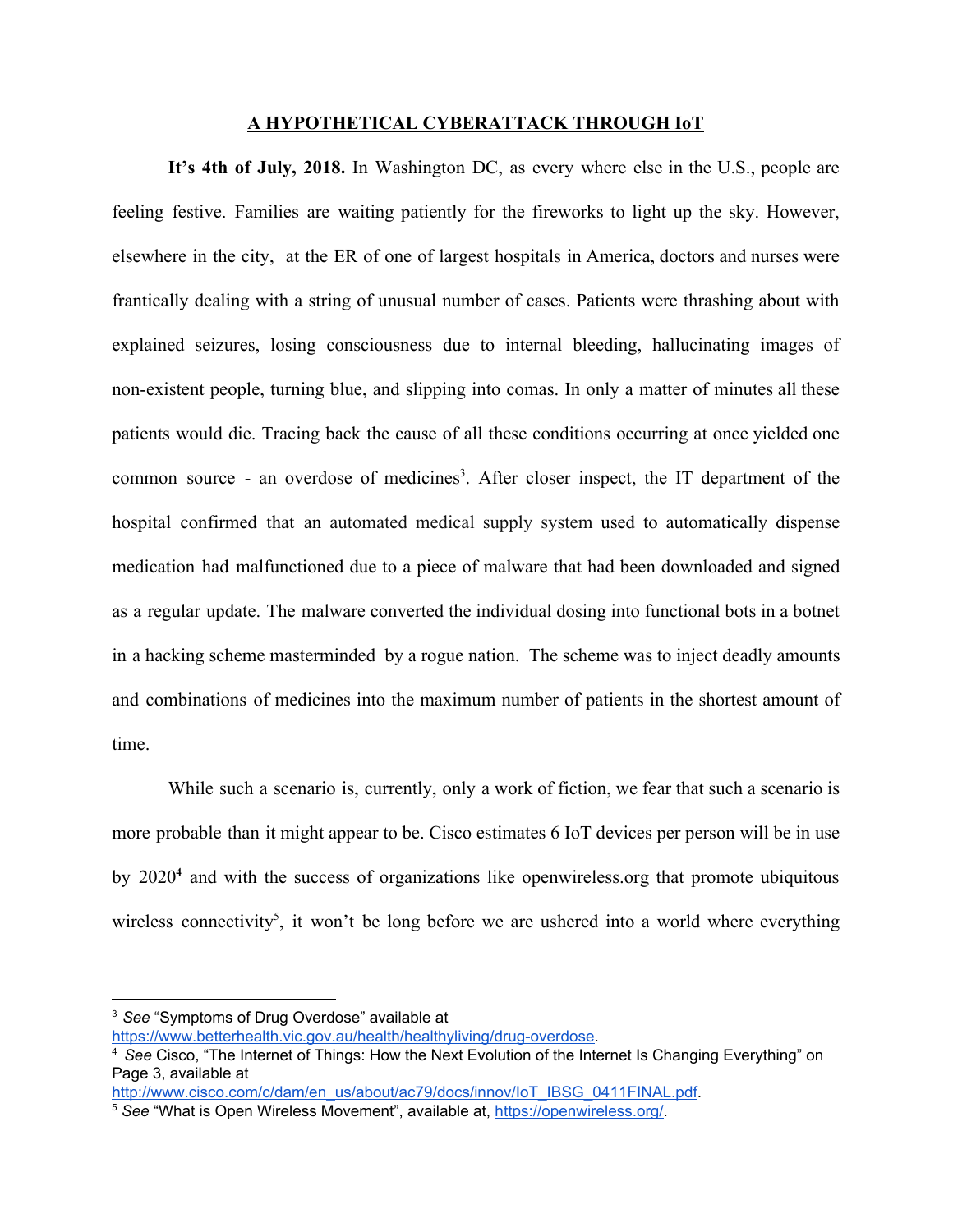from the controls of a kettle to that of a pacemaker could be open to public internet and, thus, vulnerable to adversaries. Companies would be expected to take necessary steps to secure these devices from being easily exploitable. However, if history and experience has shown us anything, it is that hackers will always find ways to exploit bugs and break into repositories, especially if it can lead to a scenario where serious harm can be inflicted upon the targets.

We commend the NTIA for recognizing that "IoT devices are often built and deployed without important security features and practices in place<sup>"6</sup>. In acknowledging this idea, your agency has identified an important new research challenge. To provide some direction for approaching that challenge, we respectfully suggest the following guidelines..

# **I. NTIA should establish a Security Standard for Software Updates on IoT devices, regardless of the manufacturer or brand of the product, as such a uniform standard would establish a significant barrier for would be attackers.**

The Secure Systems Lab believes that software updates are a critical step to ensure software vulnerabilities in IoT devices are patched in a timely manner. Software updates allow manufacturers to remotely and quickly patch bugs, malware and exploitable vulnerabilities in their devices. Fixing these vulnerabilities is one way to keep IoT devices from becoming bots in a bigger botnet attack. However, the security of IoT devices has been rendered even weaker because manufacturers are reluctant to roll out updates to patch bugs. Because many IoT devices are inexpensive, and likely to be replaced after only a few years, manufacturers see developing

<sup>6</sup> National Security Telecommunications Advisory Committee, *Report to the President on the Internet of Things* (Nov. 19, 2014),

[https://www.dhs.gov/sites/default/files/publications/NSTAC%20Report%20to%20the%20President%20on](https://www.dhs.gov/sites/default/files/publications/NSTAC%20Report%20to%20the%20President%20on%20the%20Internet%20of%20Things%20Nov%202014%20%28updat%20%20%20.pdf) [%20the%20Internet%20of%20Things%20Nov%202014%20%28updat%20%20%20.pdf](https://www.dhs.gov/sites/default/files/publications/NSTAC%20Report%20to%20the%20President%20on%20the%20Internet%20of%20Things%20Nov%202014%20%28updat%20%20%20.pdf)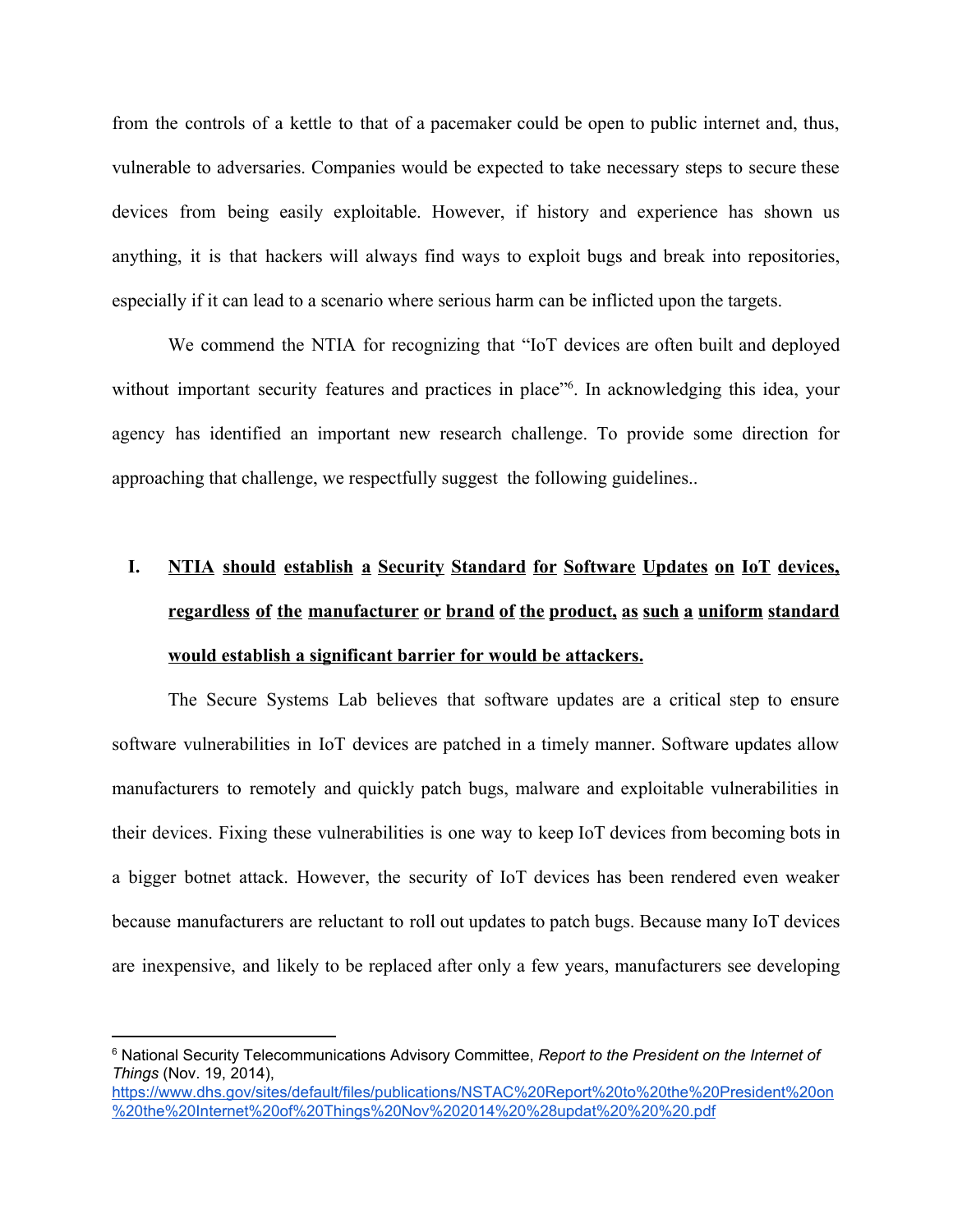updates as economically irrational. However, since software updates can be key in securing IoT devices and preventing their use as bots in the next DDoS attack, such an investment must be encouraged.

**Uniform standards can ensure software updates are issued in a timely manner, thus preventing delays in fixing bugs and security holes.** Neglecting timely updates has in the past, and can in the future, lead to major cyberattacks worldwide. For example, the recent WannaCry Ransomware Attack<sup>7</sup> was a direct result of updates not being rolled out in a timely manner to patch bugs in the Microsoft Windows operating systems. The attack encrypted files and data and demanded bitcoins as ransom to decrypt the files. WannaCry ended up being one of the biggest hacks in history, bringing police departments, hospitals and several other organizations to their knees. Economic losses are estimated to be more than \$4 billion<sup>8</sup>. The need for timely software updates to fix such exploitable bugs and to address malware is very dire in IoTs, since a major attack on this sphere can potentially lead to the IoT devices being controlled as bots in a botnet attack. The NTIA has accurately highlighted the recent Mirai attacks as an example of an exploit of IoT devices. The Mirai Attacks that were "the largest of its kind in history" fortunately did not lead to any loss of life. However, with the surge of IoT devices in the medical, industrial and other sectors, a similar attack could easily lead to loss of life.

**Softwares updates must be meticulously handled, and done so with a high degree of caution, as the process itself can be a vulnerability.** As powerful and effective as software

<sup>7</sup> *See* "Microsoft held back free patch that could have slowed WannaCry," an article in *The Financial Times* available at [https://www.ft.com/content/e2786cbe-3a97-11e7-821a-6027b8a20f23?mhq5j=e3.](https://www.ft.com/content/e2786cbe-3a97-11e7-821a-6027b8a20f23?mhq5j=e3)

<sup>&</sup>lt;sup>8</sup> See ""WannaCry" ransomware attack losses could reach \$4 billion," a report by CBS News available at [http://www.cbsnews.com/news/wannacry-ransomware-attacks-wannacry-virus-losses/.](http://www.cbsnews.com/news/wannacry-ransomware-attacks-wannacry-virus-losses/)

<sup>9</sup> *See* "DDoS attack that disrupted internet was largest of its kind in history, experts say," an article in *The Guardian*, available at [https://www.theguardian.com/technology/2016/oct/26/ddos-attack-dyn-mirai-botnet.](https://www.theguardian.com/technology/2016/oct/26/ddos-attack-dyn-mirai-botnet)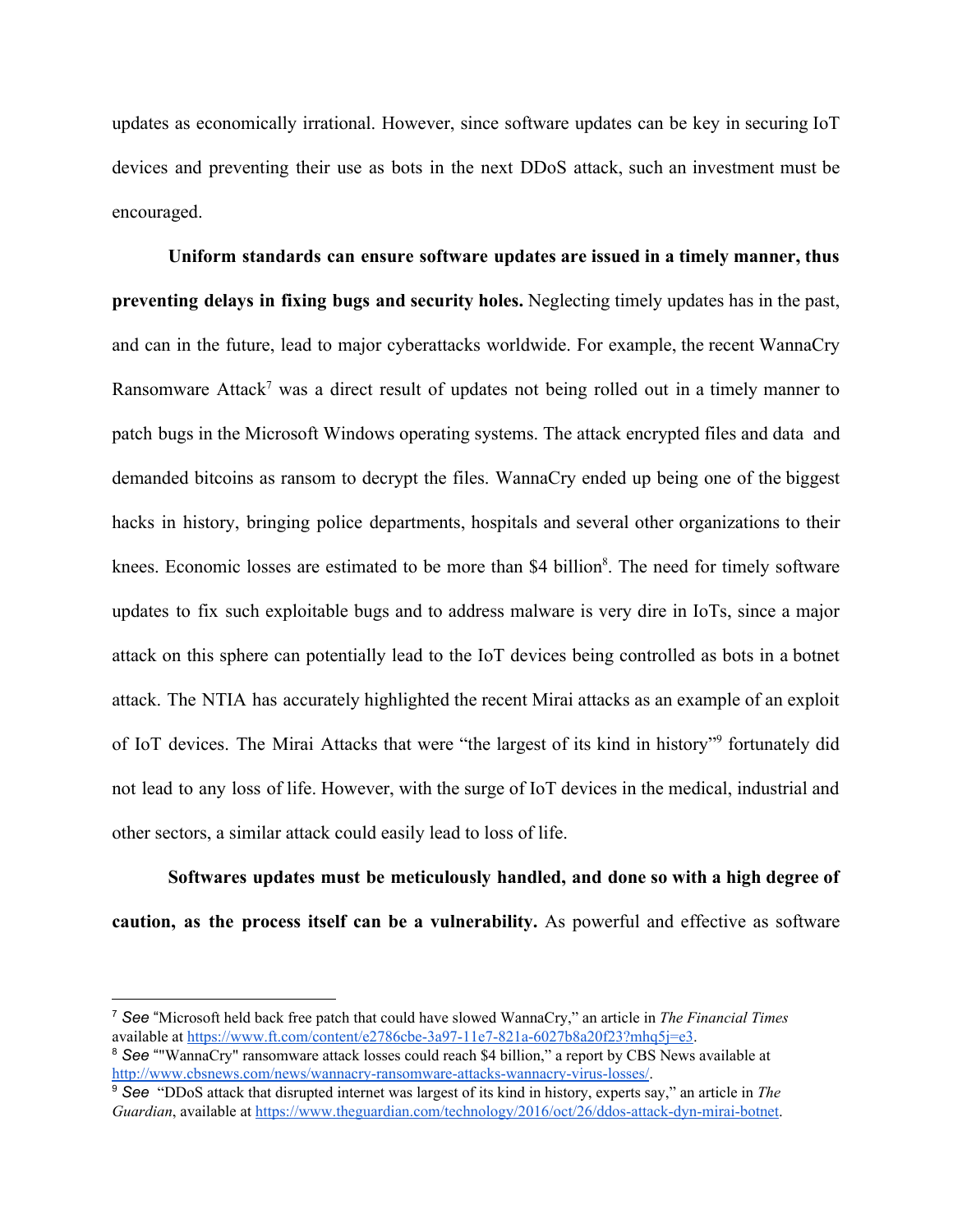updates are in patching exploitable bugs and malware, the update process itself can be a vulnerability. For instance, an attacker can perform a man in the middle ( $\text{MiTM}$ ) attack<sup>10</sup>. This is a relatively straightforward attack that can enable attackers to tamper with software updates by intercepting the communication between client and server. This would allow the attacker to distribute malware as updates. Recently, Keen Security Lab, a division of Chinese Internet giant Tencent, demonstrated the vulnerabilities in Tesla's Model  $S<sup>11</sup>$ . The exploit required the vehicle to be connected to a hotspot controlled by adversaries, following which an attacker could have assumed control of several vehicle systems. The vulnerabilities that Keen Labs demonstrated could "search for a destination on the car's GPS, control the entertainment and instrument screens, pop the trunk and even hit the brakes while the vehicle was in motion."<sup>11</sup> Although Tesla patched the vulnerabilities, it is not hard to imagine the extreme consequences that could have been had Tesla had not proactively not done so. While all this attack did was intercept connections between server and client, the possibilities of an attack where an adversary controls the repository or the server itself are well beyond imagination. Such an attack extended to IoT devices, which is not hard to conceptualize, could easily install malware on these devices and make the devices work as bots in the botnet to serve the role the attacker had planned.

We, therefore, highly recommend that NTIA set and enforce a security standard to be adopted by device manufacturers and software developers that mandates the use of software updates to reduce potential vulnerabilities.

<sup>&</sup>lt;sup>10</sup> See "Man-in-the-middle attack", available at [https://en.wikipedia.org/wiki/Man-in-the-middle\\_attack.](https://en.wikipedia.org/wiki/Man-in-the-middle_attack)

<sup>11</sup> *See* "Car Hacking Research: Remote Attack Tesla Motors", a report by Keen Security Lab of Tencent, available at

[http://keenlab.tencent.com/en/2016/09/19/Keen-Security-Lab-of-Tencent-Car-Hacking-Research-Remote-Attack-to-](http://keenlab.tencent.com/en/2016/09/19/Keen-Security-Lab-of-Tencent-Car-Hacking-Research-Remote-Attack-to-Tesla-Cars/)[Tesla-Cars/](http://keenlab.tencent.com/en/2016/09/19/Keen-Security-Lab-of-Tencent-Car-Hacking-Research-Remote-Attack-to-Tesla-Cars/).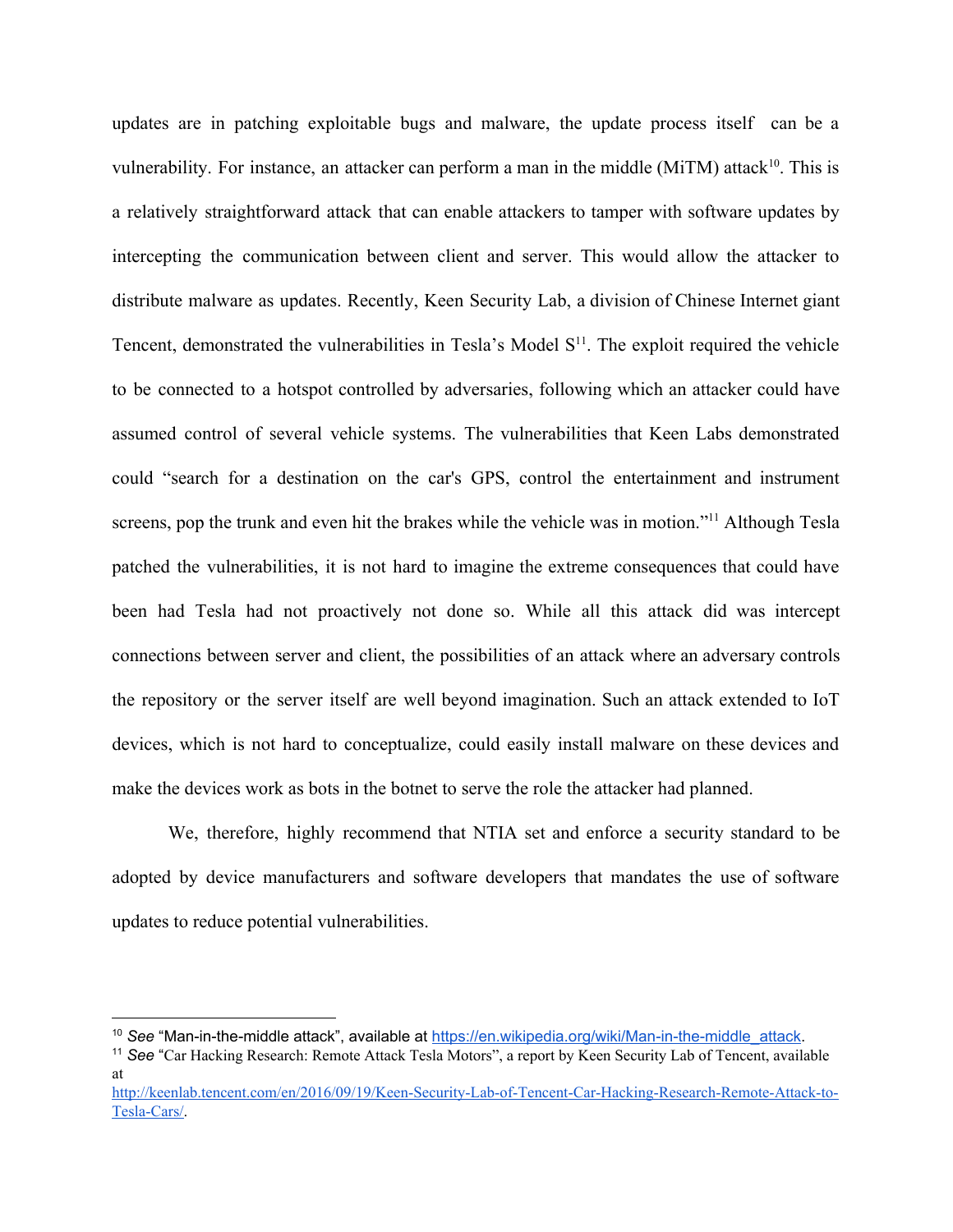## **II. NTIA should make compromise-resilience a mandatory component of the IoT update security standards to protect vulnerable endpoints.**

Secure Systems Lab strongly believes that any minimum standard for securing software updates must be capable of withstanding cyberattacks from strong adversaries and, at its core, must be compromise resilient. That is, even if attackers compromise a software repository, or the server itself, or if they manage to intercept communication between server and client, the least number of IoT devices are affected and minimal damage can be inflicted upon the affected devices. Such a compromise-resilient framework would allow us to "rapidly deal with newly discovered vulnerabilities," $12$  fix system crippling bugs and combat malware.

**Secure Systems Lab recognizes NTIA's commendable effort to secure IoTs and asks them to take a critical look at the two most-commonly implemented approaches before committing to a less than compromise-resilient system.** To the best of our research and knowledge, we have yet to see any software update system for IoT that provides compromise-resilience. There are two typical off-the-shelf security systems. One system uses SSL /  $TLS^{13}$  to encrypt updates in transit. This protects IoT devices from the aforementioned MitM attacks, but does not provide compromise-resilience. This is because attackers who compromise the repository itself can use the online SSL / TLS key to instantly distribute and install malware. The other system uses a single offline GPG /  $RSA^{14}$  key to sign updates. This is better, but a compromise of this single key breaks the security of the whole system. Often, this

<sup>12</sup> *See* Dep't of Commerce, National Telecommunications and Information Administration, "Promoting Stakeholder Action Against Botnets and Other Automated Threats" (June 13, 2017) at 27043, *available* at [https://www.ntia.doc.gov/files/ntia/publications/fr-ntia-cyber-eo-rfc-06132017.pdf.](https://www.ntia.doc.gov/files/ntia/publications/fr-ntia-cyber-eo-rfc-06132017.pdf)

<sup>13</sup> *See* "What is a Secure Systems Lab Certificate", a guide by Symantec, available at [https://www.symantec.com/page.jsp?id=ssl-information-center#](https://www.symantec.com/page.jsp?id=ssl-information-center).

<sup>14</sup> *See* "Public-Key Cryptography," the technique behind GPG and RSA, available at [https://en.wikipedia.org/wiki/Public-key\\_cryptography.](https://en.wikipedia.org/wiki/Public-key_cryptography)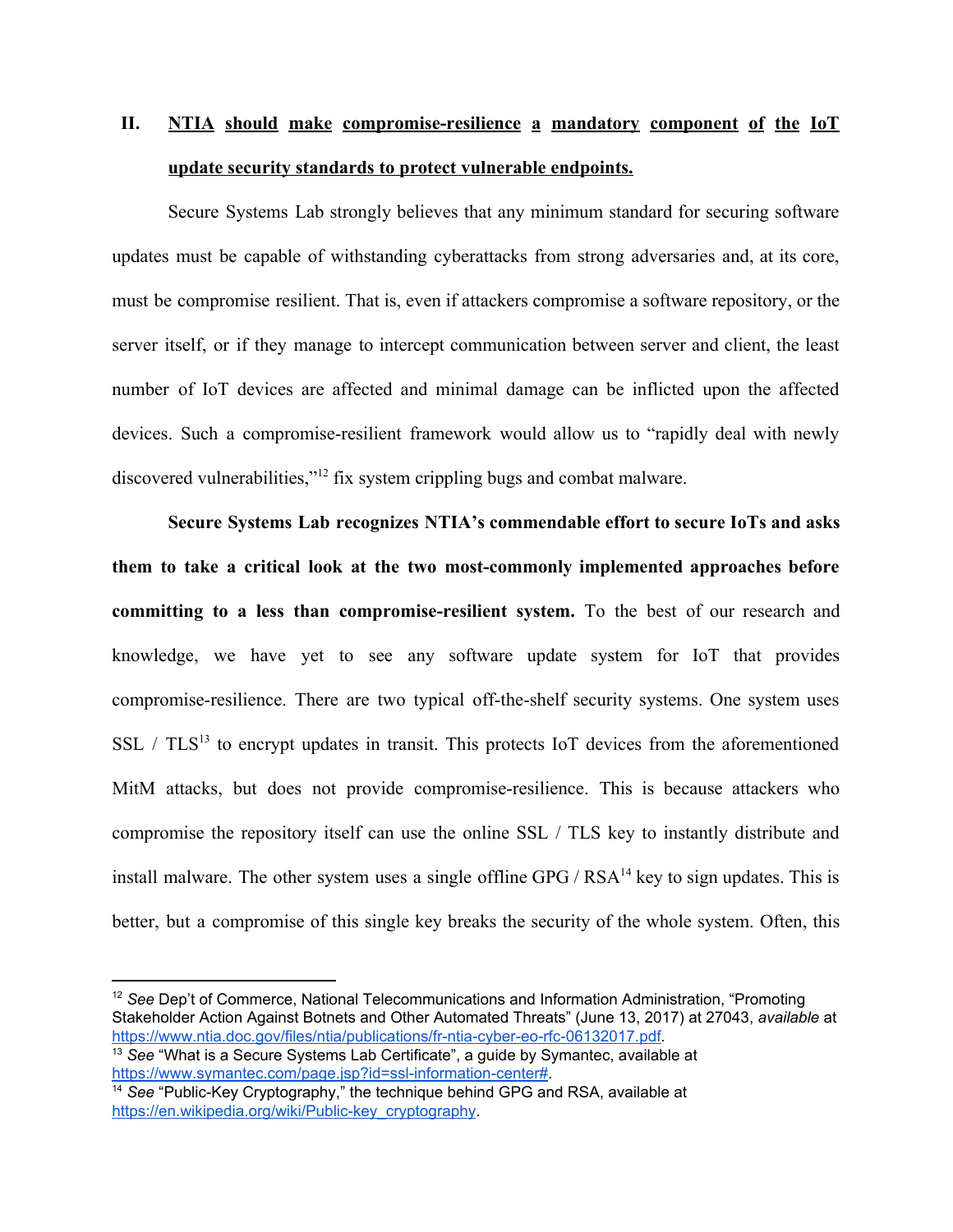key is kept online because it is inconvenient to frequently sign for new updates using an offline key, thus increasing its vulnerability.

**The most common approaches err by having a single point of compromise, which if exploited can make the entire system redundant.** In researching ways to make truly compromise-resilient update frameworks, the Secure Systems Lab has developed a number of key principles that govern our designs. The first of these principles is a separation of duties between different servers and repositories. Such an approach minimizes the effect of compromise of any individual repository or server. Our team has learned through experience that every system is exploitable and compromisable<sup>15</sup>. For this reason, we propose a system that would need to be compromised and exploited at multiple points, which would compound the overall level of security. The increased level of security would owe to the fact that different types of information are signed by different parties. An attacker would have to compromise all of the servers and repositories to achieve any lasting damage, which would be a monumentally challenging task for even the best of adversaries.

**We have, through research in the past, identified design principles that have truly made software update chains compromise-resilient.** We have found that, along with separation of duties, a number of other design principles can makes servers and repositories significantly harder to compromise. We took inspiration from real life, where different keys held by different people must come together to perform safety-critical actions,and designed a system that would need more than just one key to successfully complete the signing process. This way another layer of security is added as the possibility of an adversary gaining all keys would be

<sup>15</sup> *See* "Diplomat: Using Delegations to Protect Community Repositories," a paper prepared by researchers of the Secure Systems Lab, available at [https://www.usenix.org/system/files/conference/nsdi16/nsdi16-paper-kuppusamy.pdf.](https://www.usenix.org/system/files/conference/nsdi16/nsdi16-paper-kuppusamy.pdf)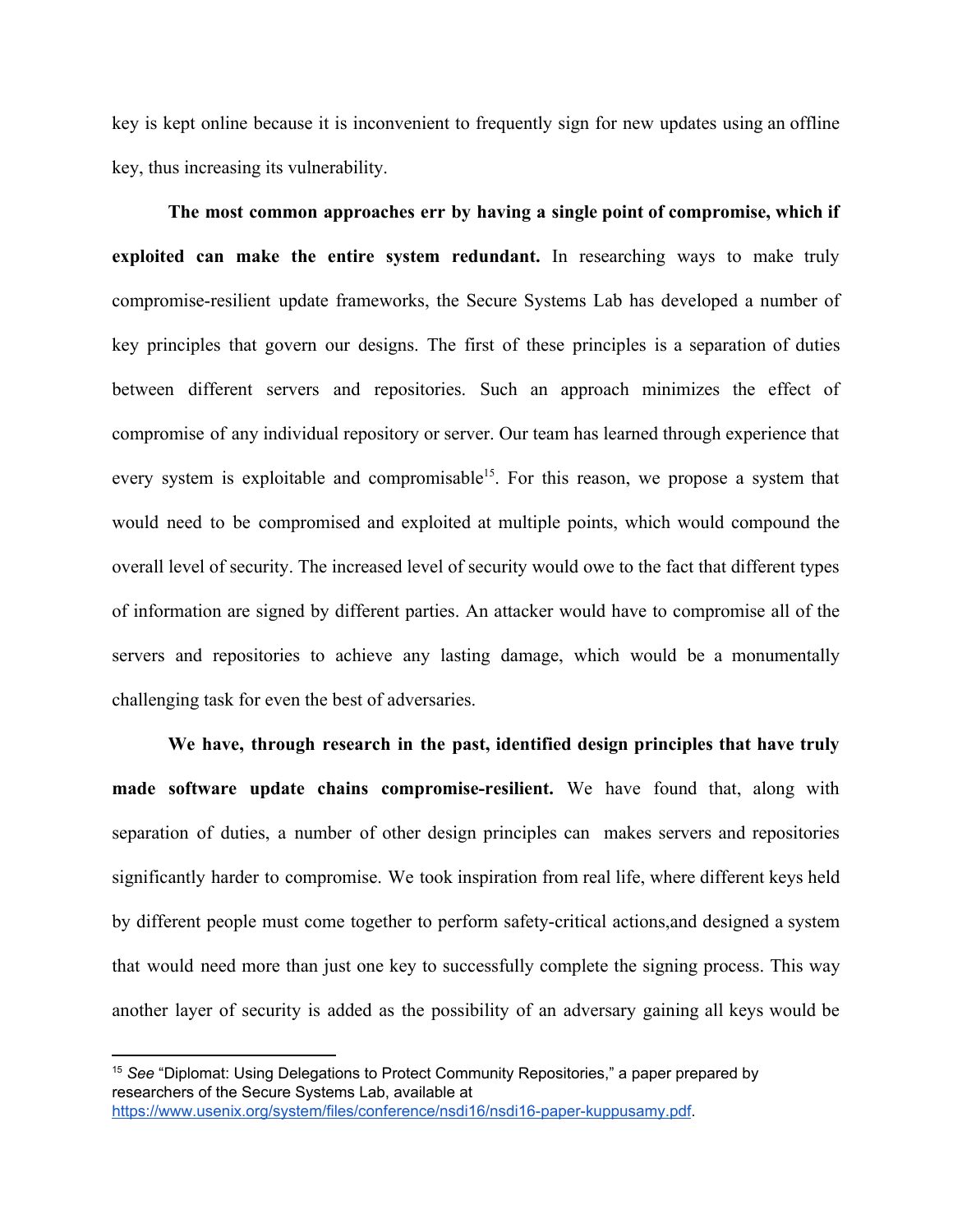rare. We also propose having a way to revoke keys, both implicitly and explicitly, this would provide a solution for when the keys are lost, or worse, stolen. Lastly, we highly suggest having particular keys hosted offline i.e. not accessible from the Internet (e.g. on USB drives kept in a deposit box), where they are impregnable. These offline keys can be instrumental in establishing a root of trust that would be completely secure.

We have implemented these design principles in past projects to secure updates in software repositories  $16$ , and in autonomous vehicles  $17$ . We are currently working on other applications as well. We strongly believe, that these techniques can all be adapted towards designing a truly compromise-resilient update framework for IoT devices without losing flexibility or functionality.

## **III. The NTIA and the Federal government have a strong role to play in establishing an IOT consortium in which all the stakeholders in the IoT sphere can jointly develop a compromise-resilient security update framework.**

The rate at which the IoT industry is scaling up makes us label it the next catalyzing force for innovation in the world of technology. We need to act now to secure interconnected IoT devices**.** We want to work with other stakeholders to design a compromise-resilient system that would allow us to secure the chain of updates that could address security bugs in IoTs, improve the devices' performance, and defend the interconnected web of devices that could redefine everything from manufacturing to medical practices to the way we heat our water.

<sup>16</sup> *See* "The Update Framework", a compromise-resilient update framework for software repository, available at [https://theupdateframework.github.io/.](https://theupdateframework.github.io/)

<sup>17</sup> *See* "Uptane", a compromise-resilient update framework for Autonomous Vehicles, available at [https://uptane.github.io/.](https://uptane.github.io/)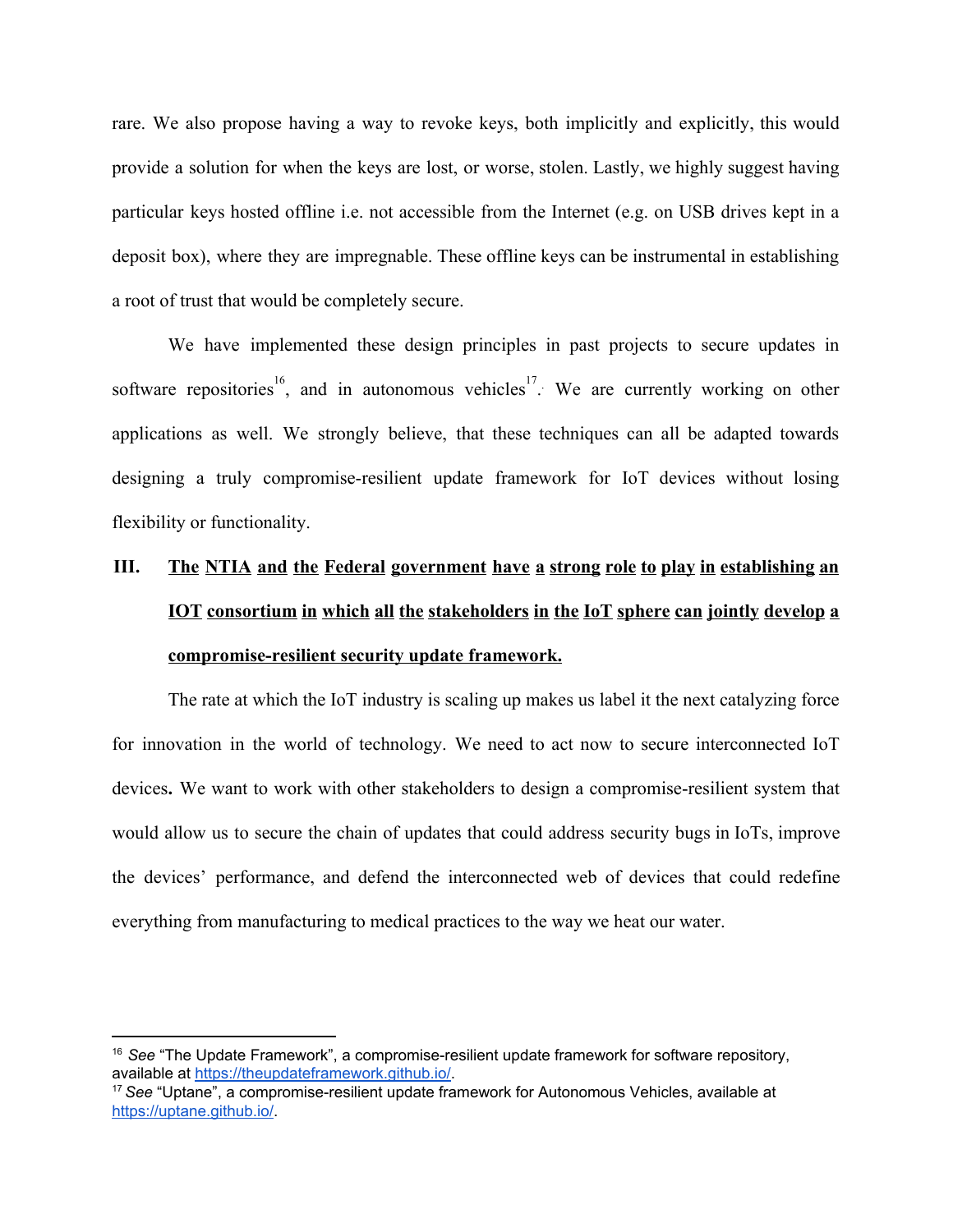**Secure Systems Lab commends NTIA on issuing this RFC and thus seeking a wide variety of different views from all stakeholders of how to secure the sphere of IoT devices, an important first step in the establishment of the consortium proposed above.** We believe that such collaboration could hold the key to securing the soon-to-be multi-billion dollar IoT device industry. We believe that security should not be treated as a competitive advantage, and what is needed is an open-consortium of ideas, solutions and proposals from all the stakeholders and experts. Enhancing security, not only of IoT devices but of the entire networked world, could be extremely beneficial to the US economy as well.

**Open communication can be instrumental in weeding out security vulnerabilities and allow the cybersecurity field to grow stronger, together, as a collective.** We have learned from experience while designing Uptane and The Update Framework that all the stakeholders of a given industry need to work together in an open consortium to build a compromise-resilient framework for securing software updates. We feel that this will be just as crucial for devices in the IoT sphere as well. Unless there is open communication between industry leaders and security experts, we cannot devise a solution that can provide practical implementation and deployment of the compromise-resilience software update framework for IoT devices like the one we recommend.

**Secure Systems Lab believes through engaging in open source design and development we can remove economic barriers and promote the open and free exchange of ideas.** The best inventions are always a result of open discussion and a free exchange of thoughts and ideas. For this reason, the Secure Systems Lab encourages the development of an open-source platform on which an effective and deployable solution can evolve. The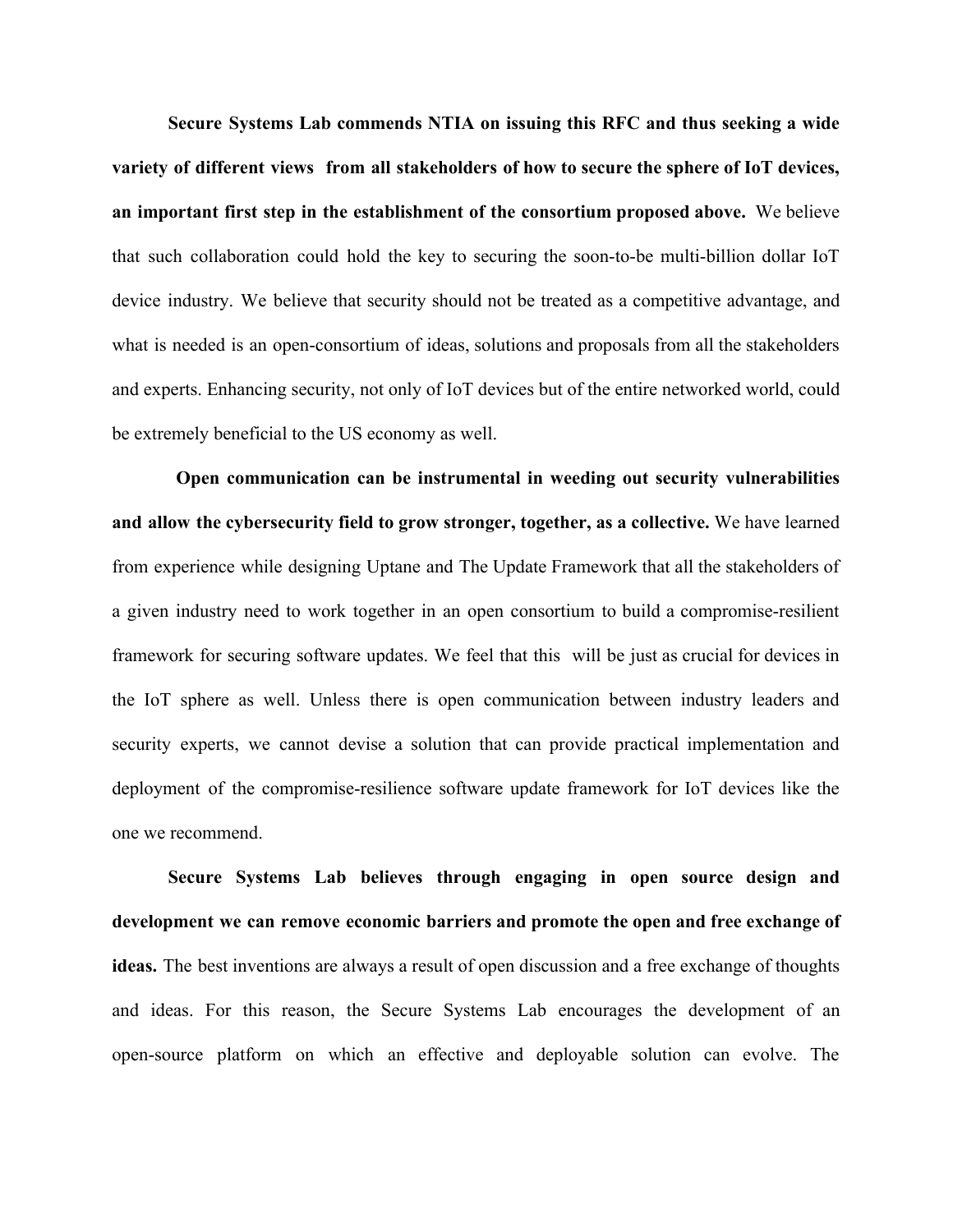open-source nature of the project would break down barriers to stakeholder participation, and by making any resulting products royalty-free will ensure we bring the best minds to bear on this problem, regardless of their ability to make an economic commitment. This would, in turn, promote participation from more stakeholders across the board.

#### **CONCLUSION**

The NTIA RFC aptly recognizes the need to secure and address "automated and distributed threats to the digital ecosystem"<sup>18</sup> especially security concerns in the "new generation" of connected devices (so called Internet of Things (IoT) devices)."<sup>18</sup> NTIA has very accurately called out the gravity of the security threat posed by the potential conversion of these IoT devices to bots. Botnets have been known to be be powerfully disruptive, as was illustrated by the recent Mirai Attacks. To ensure the security of tomorrow's smart devices on the IoT, Secure Systems Lab sincerely hopes that NTIA will give serious consideration to our recommendations in this response to the agency's RFC "Promoting Stakeholder Action Against Botnets and Other Automated Threats."<sup>18</sup> The potential of IoT devices truly excite us. IoT devices have revolutionized industries from small appliance manufacturers to producers of complex medical tools, and its influence will likely be felt in more a diverse array of new products and services in the coming years. They also have changed the way we live in very positive ways through, for example, devices that collect data about their health and promote a more active way of life. Applications of IoT devices to individual's personal lives and industries are just two of the many

<sup>&</sup>lt;sup>18</sup> Dep't of Commerce, National Telecommunications and Information Administration, "Promoting Stakeholder Action Against Botnets and Other Automated Threats" (June 13, 2017) at 27042, *available* at [https://www.ntia.doc.gov/federal-register-notice/2017/rfc-promoting-stakeholder-action-against-botnets-an](https://www.ntia.doc.gov/federal-register-notice/2017/rfc-promoting-stakeholder-action-against-botnets-and-other-automated-threats) [d-other-automated-threats](https://www.ntia.doc.gov/federal-register-notice/2017/rfc-promoting-stakeholder-action-against-botnets-and-other-automated-threats).